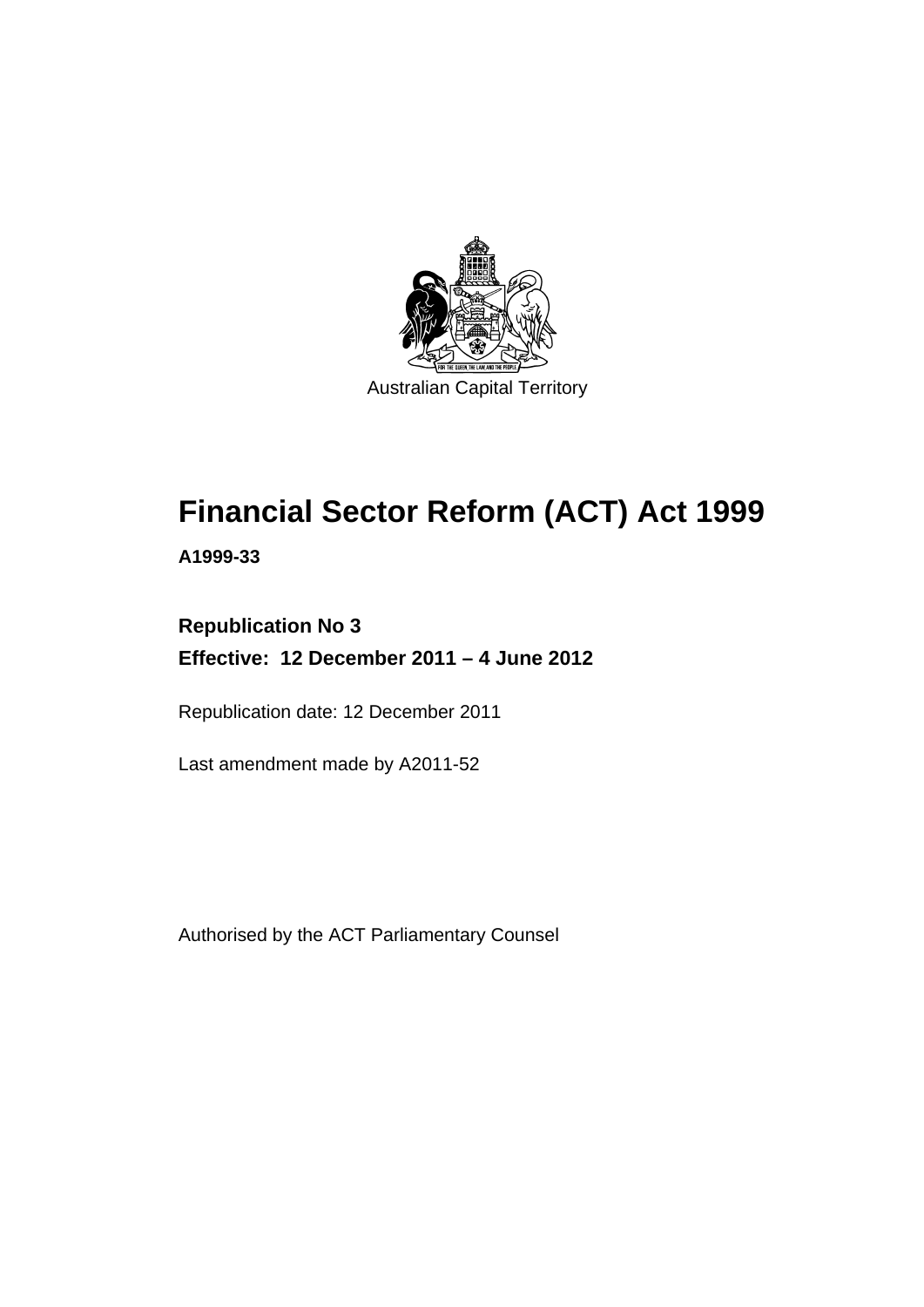## **About this republication**

#### **The republished law**

This is a republication of the *Financial Sector Reform (ACT) Act 1999* (including any amendment made under the *Legislation Act 2001*, part 11.3 (Editorial changes)) as in force on 12 December 2011*.* It also includes any commencement, amendment, repeal or expiry affecting this republished law to 12 December 2011.

The legislation history and amendment history of the republished law are set out in endnotes 3 and 4.

#### **Kinds of republications**

The Parliamentary Counsel's Office prepares 2 kinds of republications of ACT laws (see the ACT legislation register at www.legislation.act.gov.au):

- authorised republications to which the *Legislation Act 2001* applies
- unauthorised republications.

The status of this republication appears on the bottom of each page.

#### **Editorial changes**

The *Legislation Act 2001*, part 11.3 authorises the Parliamentary Counsel to make editorial amendments and other changes of a formal nature when preparing a law for republication. Editorial changes do not change the effect of the law, but have effect as if they had been made by an Act commencing on the republication date (see *Legislation Act 2001*, s 115 and s 117). The changes are made if the Parliamentary Counsel considers they are desirable to bring the law into line, or more closely into line, with current legislative drafting practice.

This republication does not include amendments made under part 11.3 (see endnote 1).

#### **Uncommenced provisions and amendments**

If a provision of the republished law has not commenced, the symbol  $\mathbf{U}$  appears immediately before the provision heading. Any uncommenced amendments that affect this republished law are accessible on the ACT legislation register (www.legislation.act.gov.au). For more information, see the home page for this law on the register.

#### **Modifications**

If a provision of the republished law is affected by a current modification, the symbol  $\mathbf{M}$ appears immediately before the provision heading. The text of the modifying provision appears in the endnotes. For the legal status of modifications, see the *Legislation Act 2001*, section 95.

#### **Penalties**

At the republication date, the value of a penalty unit for an offence against this law is \$110 for an individual and \$550 for a corporation (see *Legislation Act 2001*, s 133).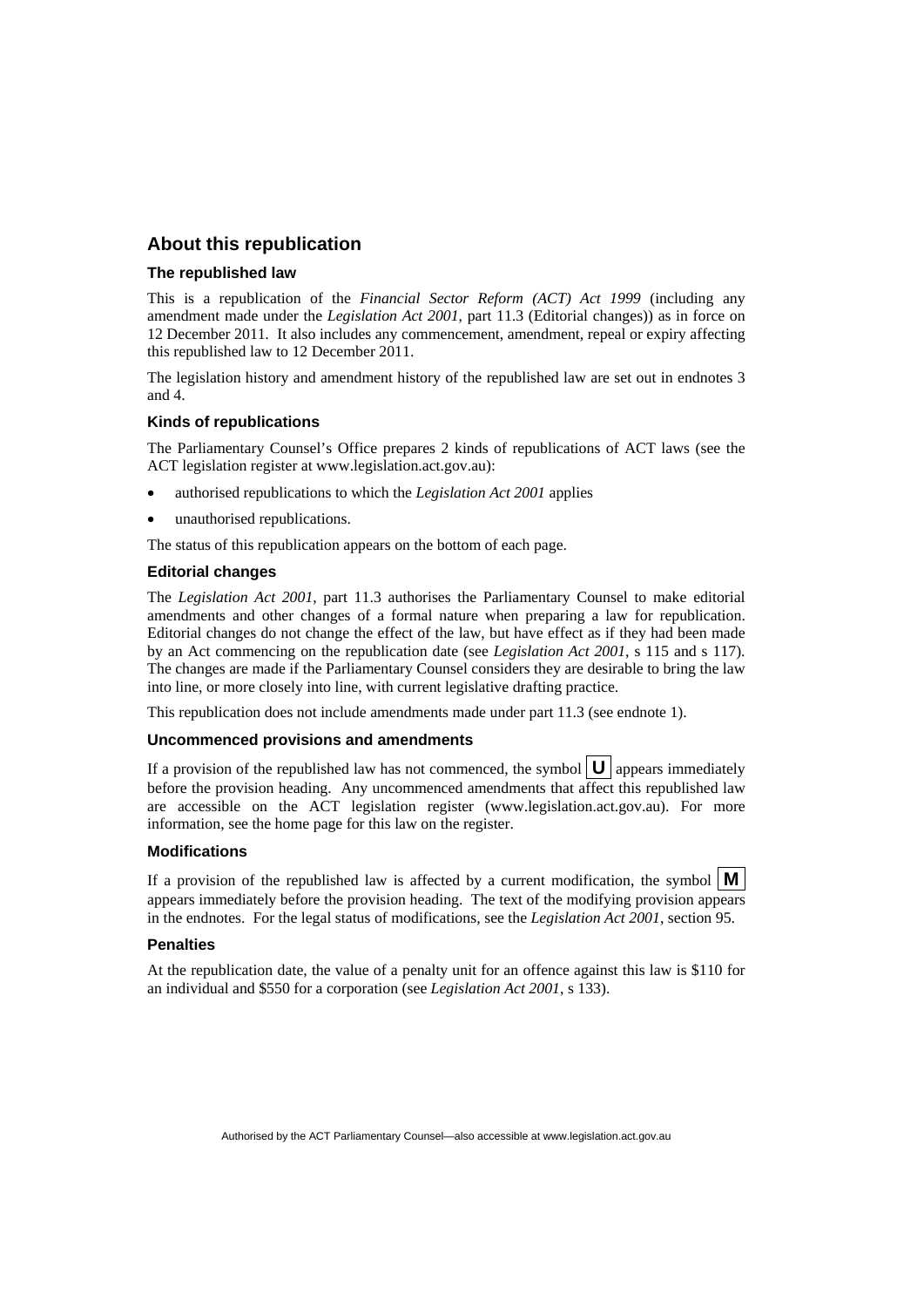

# **Financial Sector Reform (ACT) Act 1999**

# **Contents**

|                |                                                                 | Page       |  |  |  |
|----------------|-----------------------------------------------------------------|------------|--|--|--|
| Part 1         | <b>Preliminary</b>                                              |            |  |  |  |
| 1              | Short title                                                     | 2          |  |  |  |
| 3              | Dictionary<br>Act binds all persons                             |            |  |  |  |
| 4              |                                                                 |            |  |  |  |
| Part 2         | Conferral of functions and powers on APRA<br>and ASIC           |            |  |  |  |
| 5              | Conferral of functions and powers on APRA                       | 3          |  |  |  |
| 6              | Conferral of functions and powers on ASIC                       |            |  |  |  |
| Part 3         | Authorised deposit-taking institutions—<br>transfer of business |            |  |  |  |
| $\overline{7}$ | Words defined in FS(TB) Act                                     | 4          |  |  |  |
| 8              | Authorised APRA officer                                         |            |  |  |  |
| 9              | Voluntary transfers                                             |            |  |  |  |
| R <sub>3</sub> | Financial Sector Reform (ACT) Act 1999                          | contents 1 |  |  |  |
| 12/12/11       | Effective: 12/12/11-04/06/12                                    |            |  |  |  |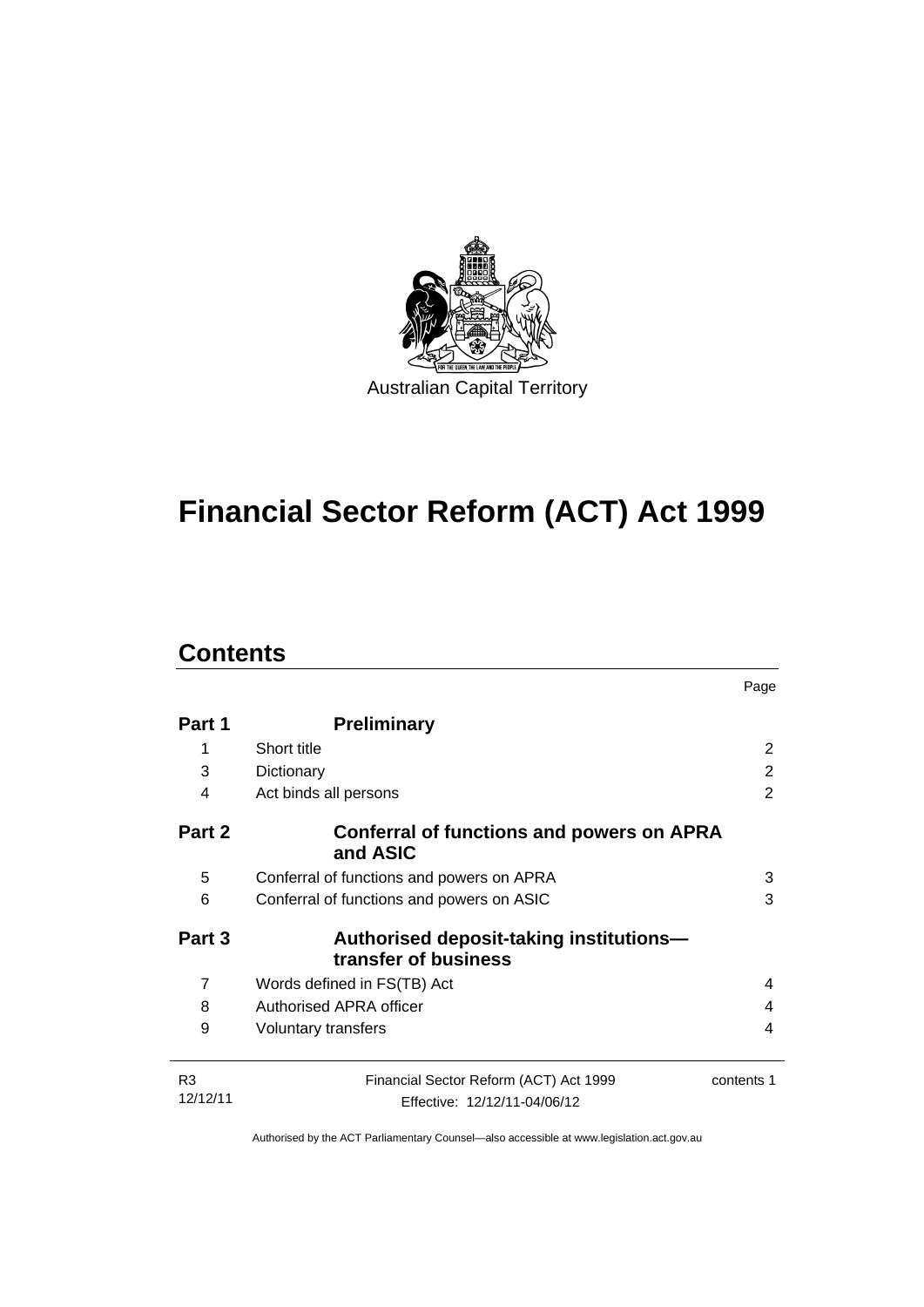| Contents          |                                               |      |  |  |  |
|-------------------|-----------------------------------------------|------|--|--|--|
|                   |                                               | Page |  |  |  |
| 10                | Compulsory transfers                          | 5    |  |  |  |
| 11                | Certificates evidencing operation of pt 3     | 7    |  |  |  |
| 12                | Certificates about land and interests in land |      |  |  |  |
| 13                | Certificates about other assets               |      |  |  |  |
| 14                | Documents purporting to be certificates       |      |  |  |  |
| 15                | Relationship of pt 3 with other laws          | 8    |  |  |  |
| Part 6            | <b>Miscellaneous</b>                          |      |  |  |  |
| 48                | Consequential and transitional regulations    | 10   |  |  |  |
| <b>Dictionary</b> | 11                                            |      |  |  |  |
| <b>Endnotes</b>   |                                               |      |  |  |  |
| 1                 | About the endnotes                            | 13   |  |  |  |
| 2                 | Abbreviation key                              | 13   |  |  |  |
| 3                 | Legislation history                           | 14   |  |  |  |
| 4                 | Amendment history                             | 15   |  |  |  |
| 5                 | Earlier republications                        | 18   |  |  |  |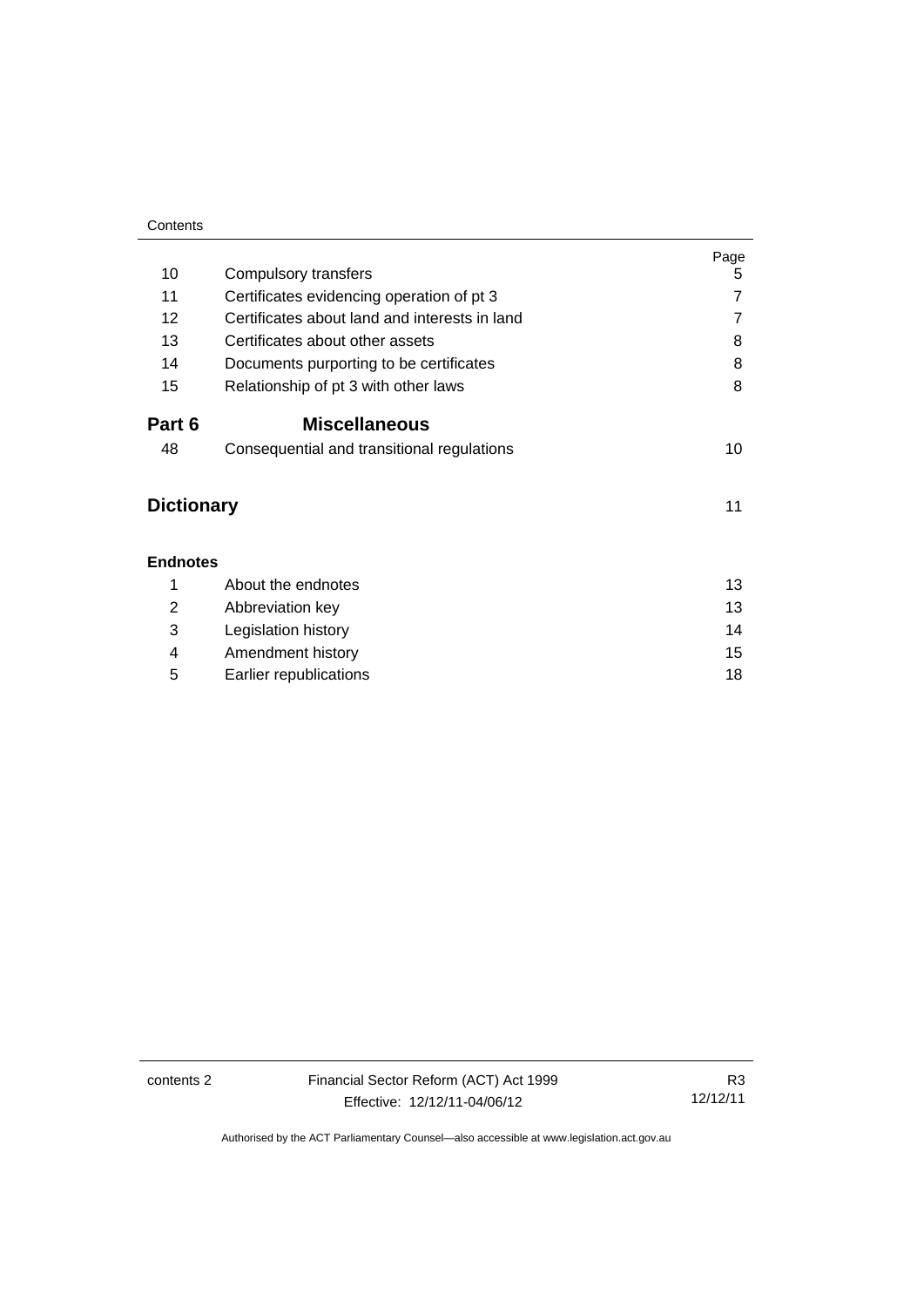

# **Financial Sector Reform (ACT) Act 1999**

An Act to make provision for the reform of the financial sector, and for other purposes

R3 12/12/11

l

Financial Sector Reform (ACT) Act 1999 Effective: 12/12/11-04/06/12

page 1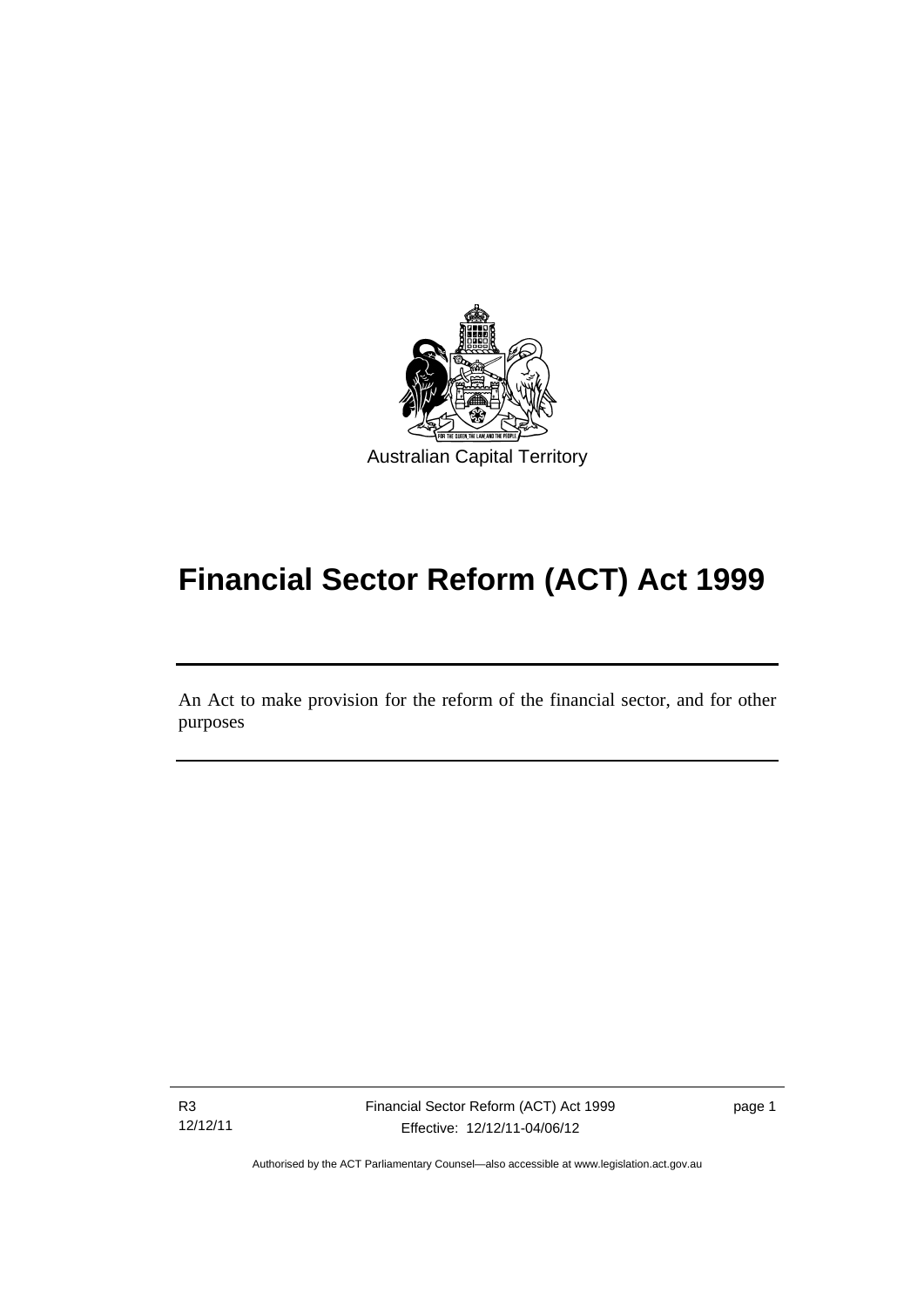#### Part 1 **Preliminary**

Section 1

# <span id="page-5-0"></span>**Part 1** Preliminary

### <span id="page-5-1"></span>**1 Short title**

This Act may be cited as the *Financial Sector Reform (ACT) Act 1999.*

### <span id="page-5-2"></span>**3 Dictionary**

- (1) The dictionary at the end of this Act defines certain words and expressions used in the Act.
- (2) The dictionary is part of this Act.
	- *Note 1* The dictionary at the end of this Act defines certain words and expressions used in this Act.

 For example, the signpost definition '*financial institutions legislation—*see the AFIC code, section 8.' means that the expression 'financial institutions legislation' is defined in that section and the definition applies to this Act.

*Note 2* A definition in the dictionary (including a signpost definition) applies to the entire Act unless the definition, or another provision of the Act, provides otherwise or the contrary intention otherwise appears (see *Legislation Act 2001*, s 155 and s 156 (1)).

## <span id="page-5-3"></span>**4 Act binds all persons**

This Act binds all persons so far as the legislative power of the Territory permits.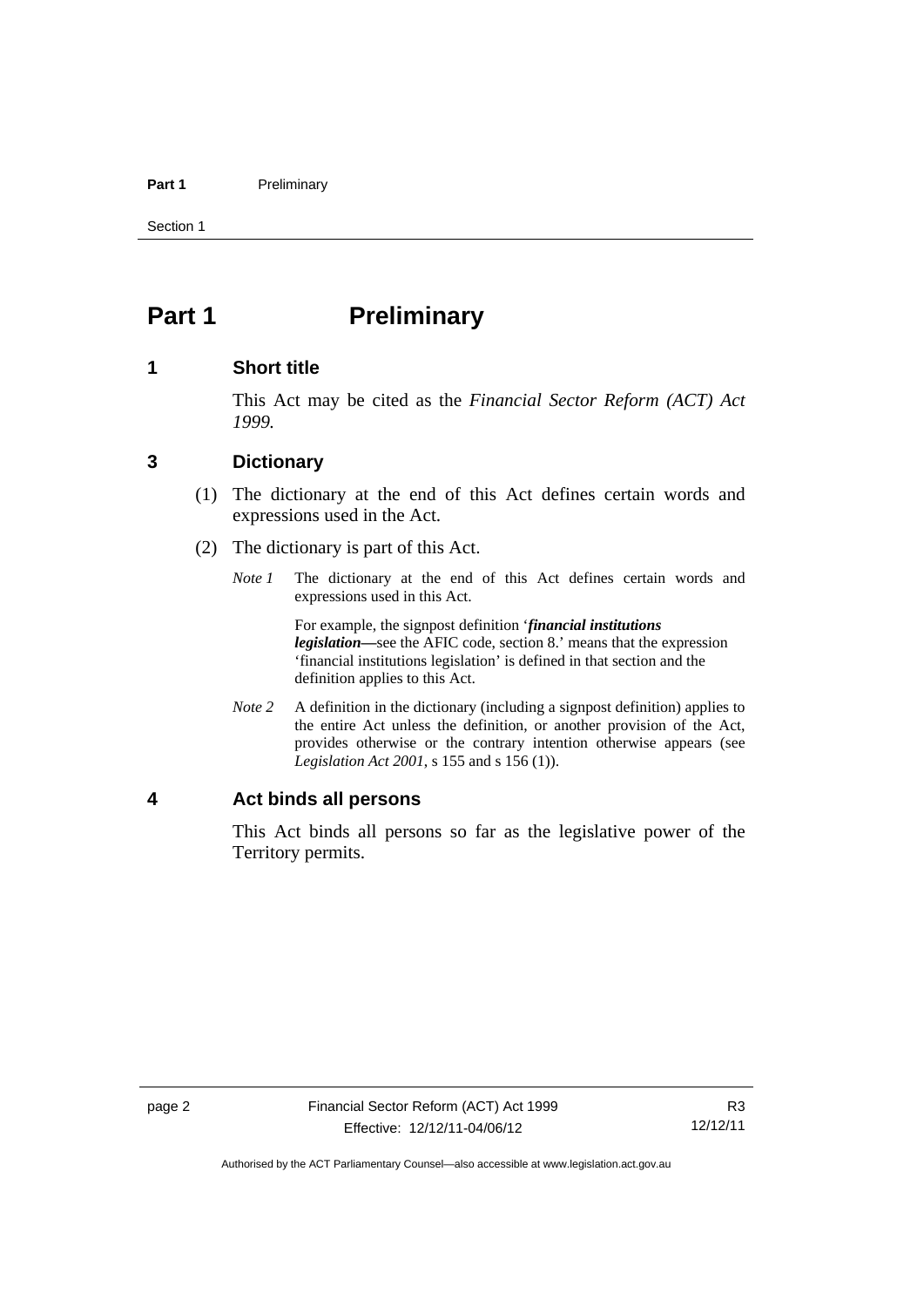# <span id="page-6-0"></span>**Part 2 Conferral of functions and powers on APRA and ASIC**

<span id="page-6-1"></span>

## **5 Conferral of functions and powers on APRA**

- (1) APRA has the functions and powers conferred or expressed to be conferred on it under this Act.
- (2) APRA has power to do acts in the ACT in the performance or exercise of a function or power conferred or expressed to be conferred on APRA by or under a law of another jurisdiction corresponding to this Act.

### <span id="page-6-2"></span>**6 Conferral of functions and powers on ASIC**

- (1) ASIC has the functions and powers conferred or expressed to be conferred on it under this Act.
- (2) ASIC has power to do acts in the ACT in the performance or exercise of a function or power conferred or expressed to be conferred on ASIC by or under a law of another jurisdiction corresponding to this Act.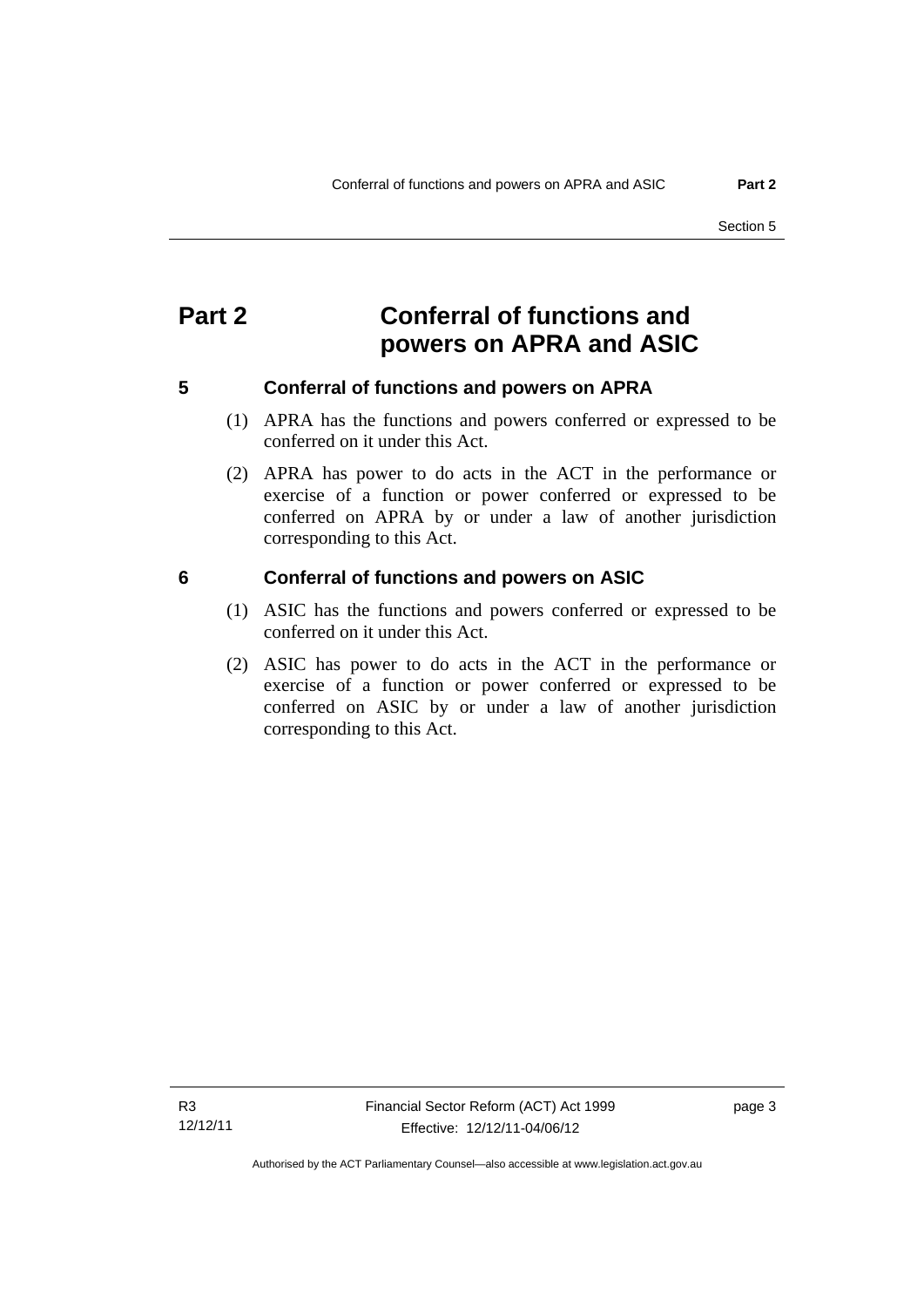# <span id="page-7-0"></span>**Part 3 Authorised deposit-taking institutions—transfer of business**

#### <span id="page-7-1"></span>**7 Words defined in FS(TB) Act**

Words defined in the FS(TB) Act have the same respective meanings in this part.

#### <span id="page-7-2"></span>**8 Authorised APRA officer**

- (1) APRA may, in writing, authorise a person who is an APRA board member, or an APRA staff member, to perform or exercise the functions or powers of an authorised APRA officer under a particular provision of this part.
- (2) The functions and powers necessary for this section are conferred on APRA.

### <span id="page-7-3"></span>**9 Voluntary transfers**

- (1) The purpose of this section is to facilitate voluntary transfers of business under the FS(TB) Act, part 3 for regulated bodies.
- (2) This section applies when a certificate of transfer issued under the FS(TB) Act, section 18 comes into force under that Act, part 3, division 3.
- (3) The receiving body is taken to be the successor in law of the transferring body, to the extent of the transfer.
- (4) In particular—
	- (a) if the transfer is a total transfer—all the assets and liabilities of the transferring body become the assets and liabilities of the receiving body without any transfer, conveyance or assignment; and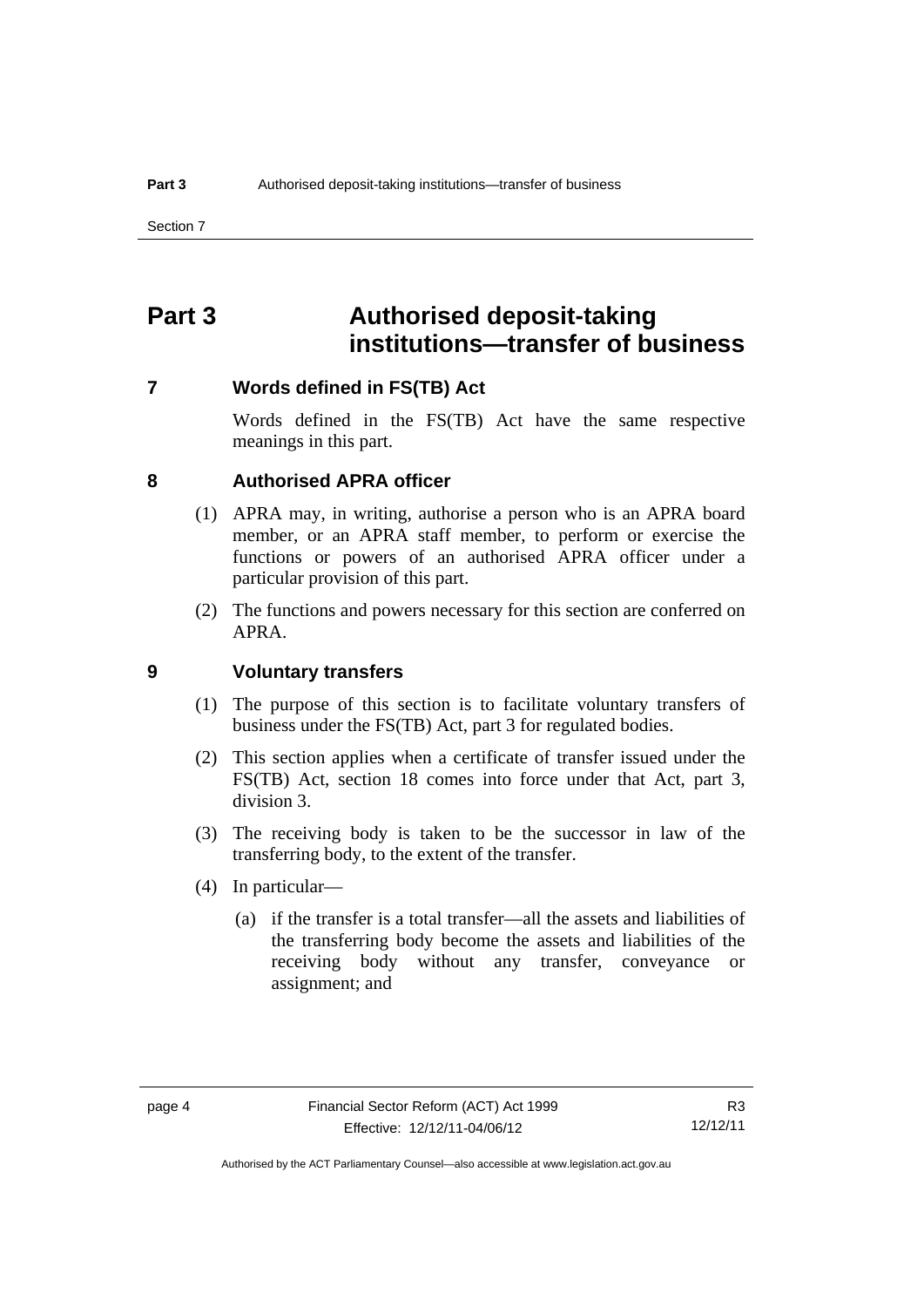- (b) if the transfer is a partial transfer—all the assets and liabilities of the transferring body included in the list of assets and liabilities specified in the statement of detail become assets and liabilities of the receiving body without any transfer, conveyance or assignment; and
- (c) to the extent of the transfer, the duties, obligations, immunities, rights and privileges applying to the transferring body apply to the receiving body.
- (5) If there is an approved section 20 statement in relation to the transfer that specifies—
	- (a) that particular things are to happen or are taken to be the case, those things are taken to happen, or to be the case, in accordance with the statement; or
	- (b) a mechanism for deciding things that are to happen or are taken to be the case, things decided in accordance with that mechanism are taken to happen, or to be the case, as decided in accordance with that mechanism.

# <span id="page-8-0"></span>**10 Compulsory transfers**

- (1) The purpose of this section is to facilitate compulsory transfers of business under the FS(TB) Act, part 4 for regulated bodies.
- (2) This section applies when a certificate of transfer issued under the FS(TB) Act, section 33 comes into force under that Act, part 4, division 3.
- (3) The receiving body is taken to be the successor in law of the transferring body, to the extent of the transfer.
- (4) In particular—
	- (a) if the transfer is a total transfer—all the assets and liabilities of the transferring body become assets and liabilities of the receiving body without any transfer, conveyance or assignment; and

page 5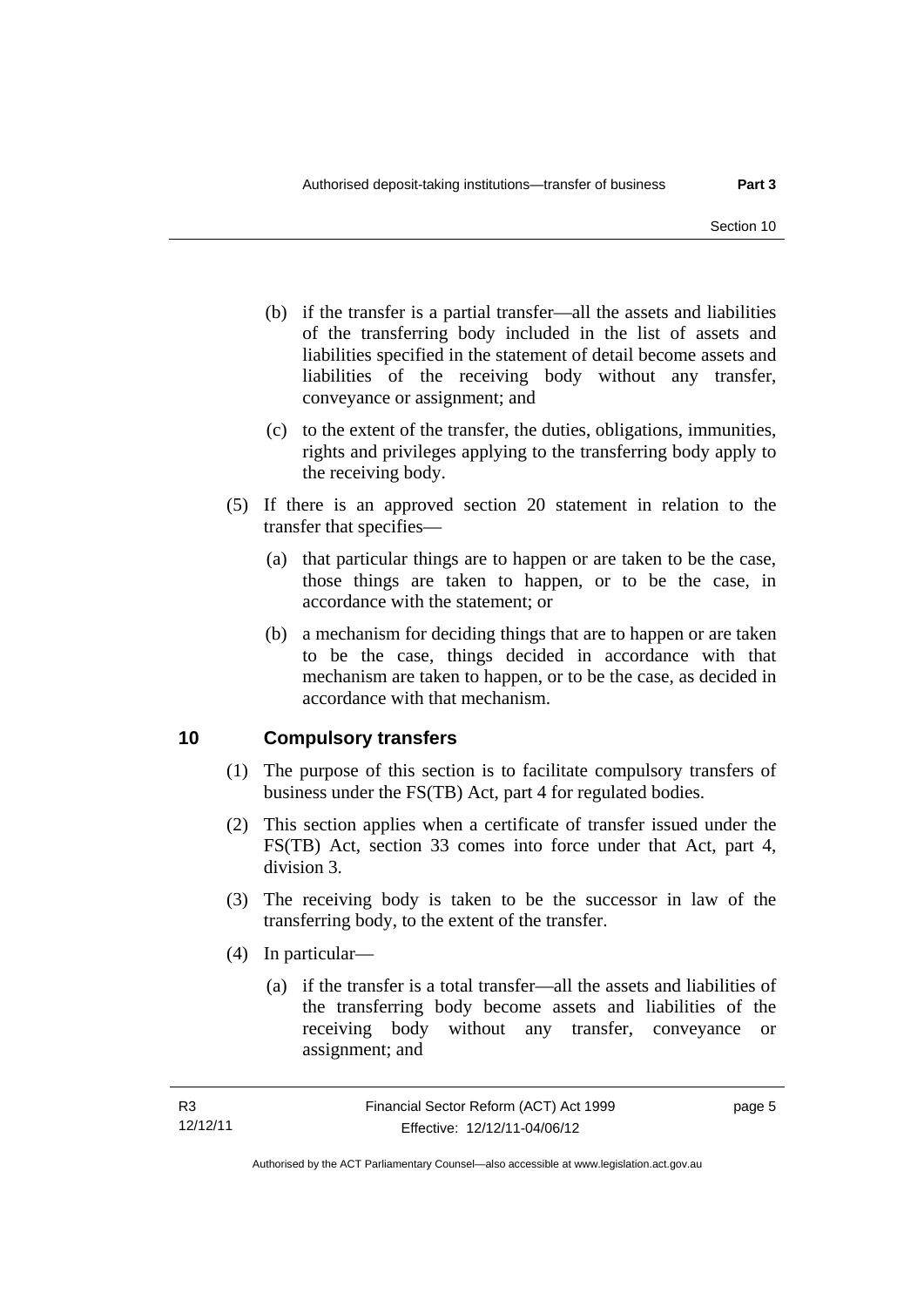Section 10

- (b) if the transfer is a partial transfer, all the assets and liabilities of the transferring body that are included in the list, referred to in the FS(TB) Act, section 33 (2) (c), included in, or attached to, the certificate of transfer become assets and liabilities of the receiving body without any transfer, conveyance or assignment; and
- (c) to the extent of the transfer, the duties, obligations, immunities, rights and privileges applying to the transferring body apply to the receiving body.
- (5) If the certificate of transfer includes provisions of a kind referred to in the FS(TB) Act, section 33 (3) specifying—
	- (a) that particular things are to happen or are taken to be the case, those things are taken to happen, or to be the case, in accordance with those provisions; or
	- (b) a mechanism for deciding things that are to happen or are taken to be the case, things decided in accordance with that mechanism are taken to happen, or to be the case, as decided in accordance with that mechanism.
- (6) If there is an approved section 30 statement in relation to the transfer that specifies—
	- (a) that particular things are to happen or are taken to be the case, those things are taken to happen, or to be the case, in accordance with the statement; or
	- (b) a mechanism for deciding things that are to happen or are taken to be the case, things decided in accordance with that mechanism are taken to happen, or to be the case, as decided in accordance with that mechanism.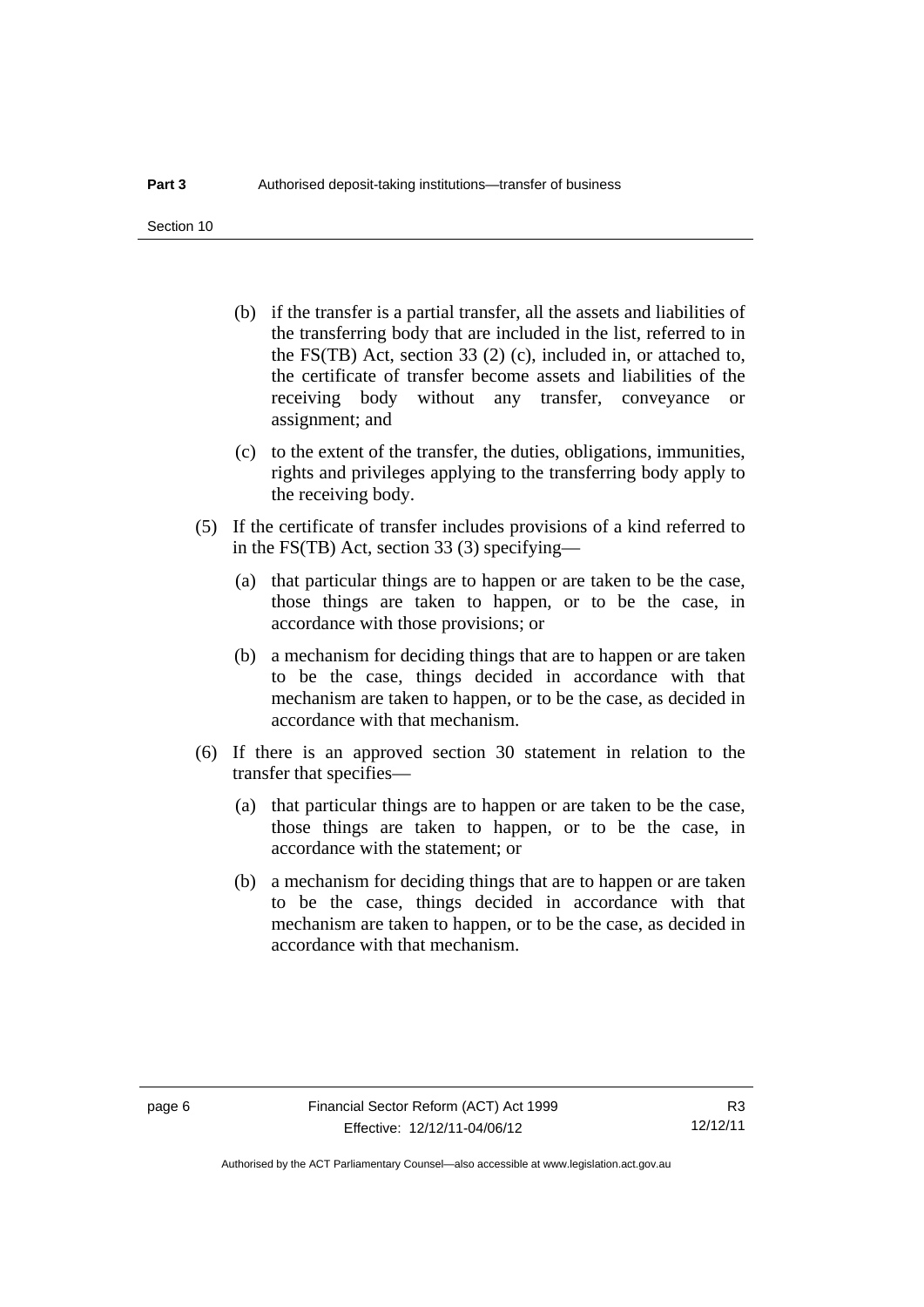# <span id="page-10-0"></span>**11 Certificates evidencing operation of pt 3**

- (1) An authorised APRA officer may, by a written certificate signed by the officer, certify anything relating to the effect of this part, and, in particular may certify that—
	- (a) a particular asset of a transferring body has become a transferred asset of a receiving body; or
	- (b) a particular liability of a transferring body has become a transferred liability of a receiving body.
- (2) For all purposes and in all proceedings, a certificate under subsection (1) is evidence of the matters certified.

# <span id="page-10-1"></span>**12 Certificates about land and interests in land**

- (1) This section applies if—
	- (a) a receiving body becomes, under this part, the owner of land, or an interest in land, situated in the ACT; and
	- (b) there is lodged with the registrar-general a certificate that—
		- (i) is signed by an authorised APRA officer; and
		- (ii) identifies the land or interest; and
		- (iii) states the receiving body has, under this part, become the owner of that land or interest.
- (2) The registrar general may—
	- (a) register or record the matter in the same way as dealings in land or interests in land of that kind are registered or recorded; and
	- (b) deal with, and give effect to, the certificate.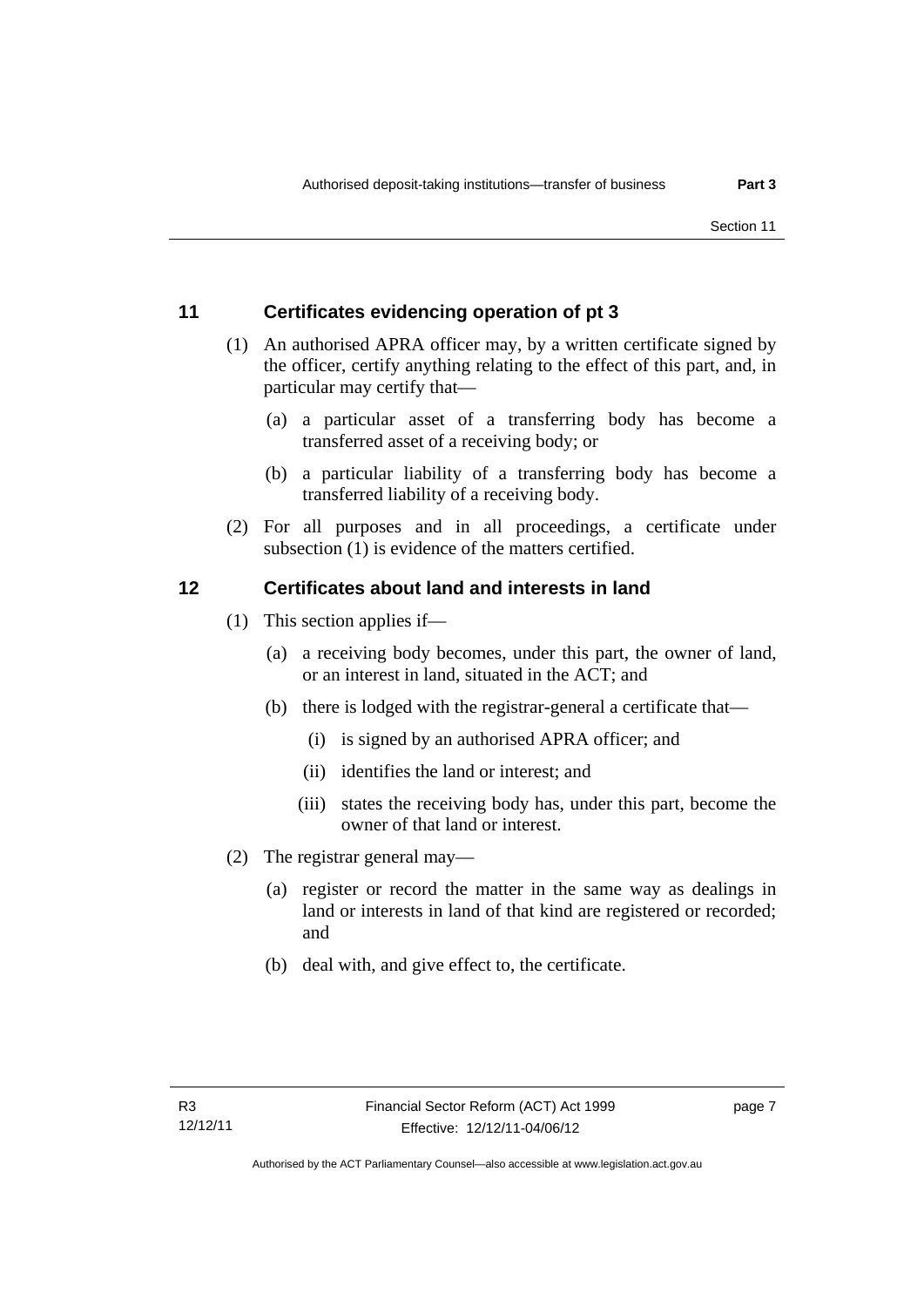Section 13

### <span id="page-11-0"></span>**13 Certificates about other assets**

- (1) This section applies if—
	- (a) an asset, other than land or an interest in land, becomes, under this part, an asset of a receiving body; and
	- (b) there is lodged with the entity who has, under the law, responsibility for keeping a register or record relating to assets of that kind a certificate that—
		- (i) is signed by an authorised APRA officer; and
		- (ii) identifies the asset; and
		- (iii) states the asset has, under this part, become an asset of the receiving body.
- (2) The entity may—
	- (a) register or record the matter in the same way as transactions relating to assets of that kind are registered or recorded; and
	- (b) deal with, and give effect to, the certificate.
- (3) This section does not affect the operation of the Corporations Act.

#### <span id="page-11-1"></span>**14 Documents purporting to be certificates**

A document purporting to be a certificate mentioned in section 12 or 13 is taken to be a certificate of that type unless the contrary is established.

# <span id="page-11-2"></span>**15 Relationship of pt 3 with other laws**

(1) This part has effect despite anything in a contract, deed, undertaking, agreement or other instrument.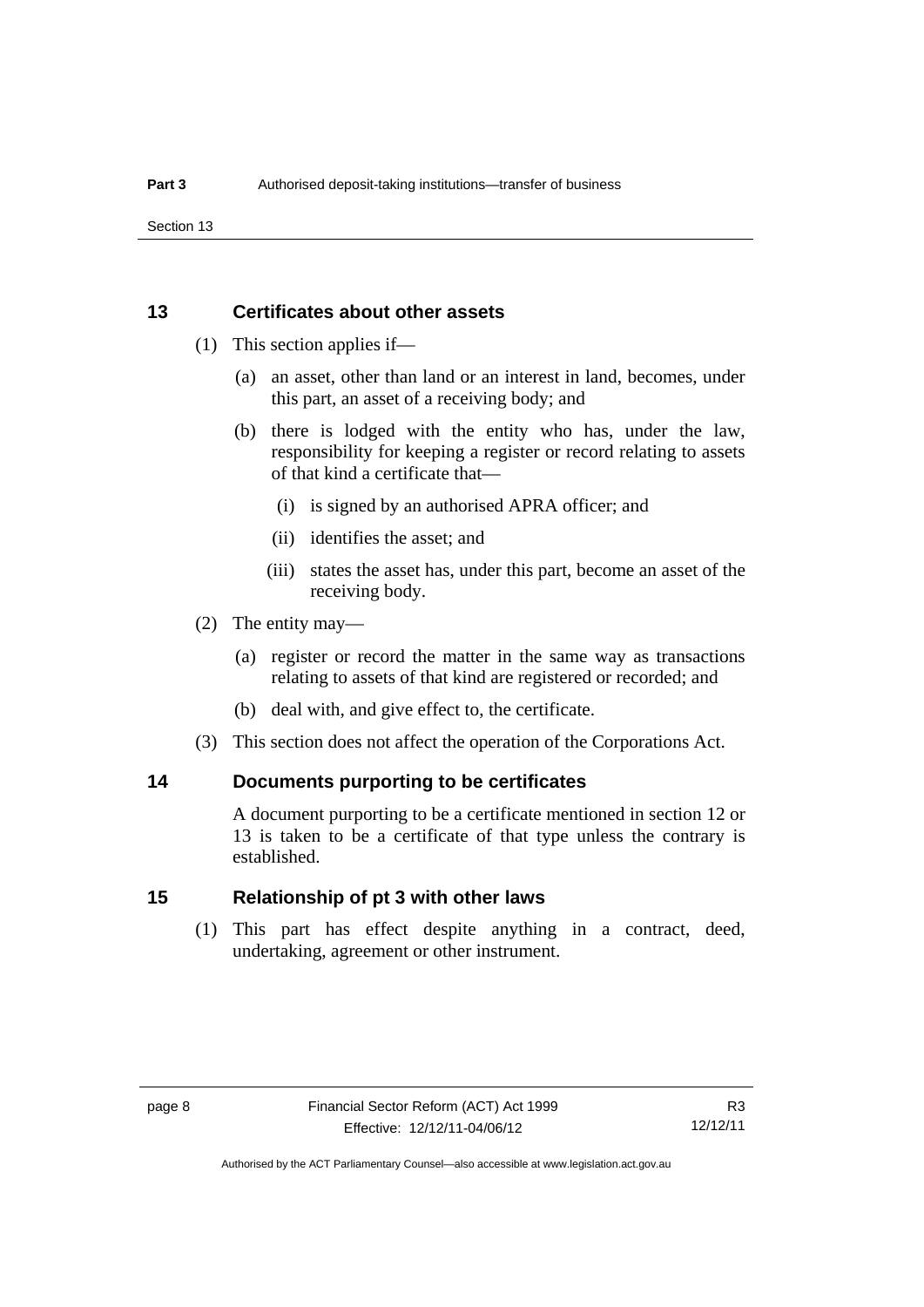- (2) Nothing done under this part—
	- (a) places a receiving body, a transferring body or another person in breach of contract or confidence or otherwise makes any of them guilty of a civil wrong; or
	- (b) places a receiving body, a transferring body or another person in breach of—
		- (i) a Territory law; or
		- (ii) a contractual provision prohibiting, restricting or regulating the assignment or transfer of an asset or liability or the disclosure of information; or
	- (c) releases a surety, wholly or partly, from all or any of the surety's obligations.
- (3) Without limiting subsection (1), if, apart from this section, the advice or consent of a person would be necessary for a particular purpose, the advice is taken to have been obtained or the consent is taken to have been given.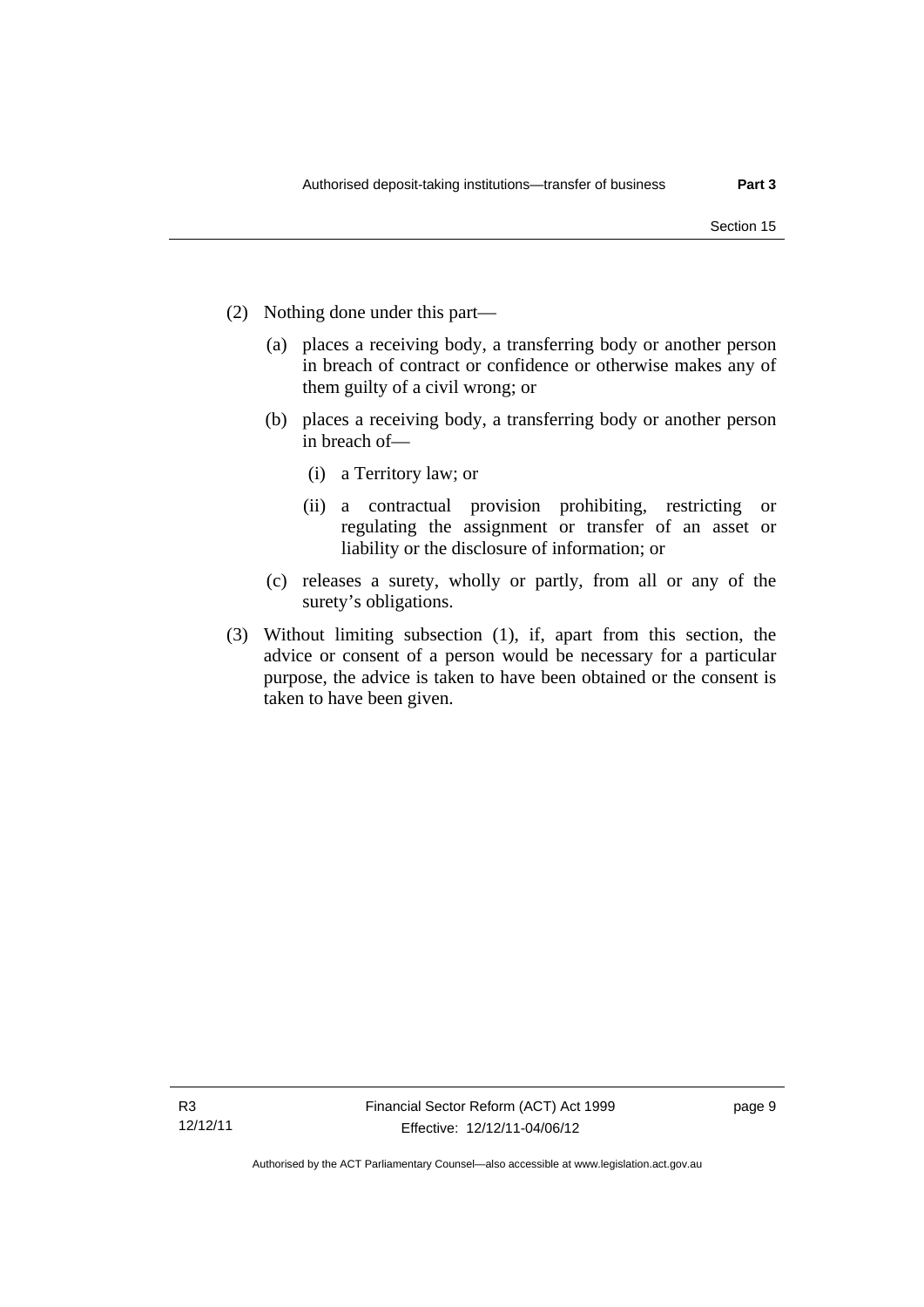#### **Part 6** Miscellaneous

Section 48

# <span id="page-13-0"></span>**Part 6 Miscellaneous**

### <span id="page-13-1"></span>**48 Consequential and transitional regulations**

- (1) The Executive may make regulations amending the provisions of this Act (other than this section) or any other Act in relation to any matter arising from, connected with or consequential on the enactment of this Act.
- (2) Regulations made under subsection (1) may be expressed to have taken effect on a day earlier than the day on which they are notified in the Gazette, not being a day earlier than the transfer date.
- (3) If regulations made under subsection (1) are expressed to take effect on a day earlier than the day on which they are notified in the Gazette, they do not operate so as to—
	- (a) affect, in a manner prejudicial to any person (other than the Territory or a Territory authority), the rights of that person existing at the day of notification; or
	- (b) impose liabilities on any person (other than the Territory or a Territory authority) in respect of any act or omission before the day of notification.
- (4) The Executive may only make regulations under subsection (1) during the period of 12 months commencing on the transfer date.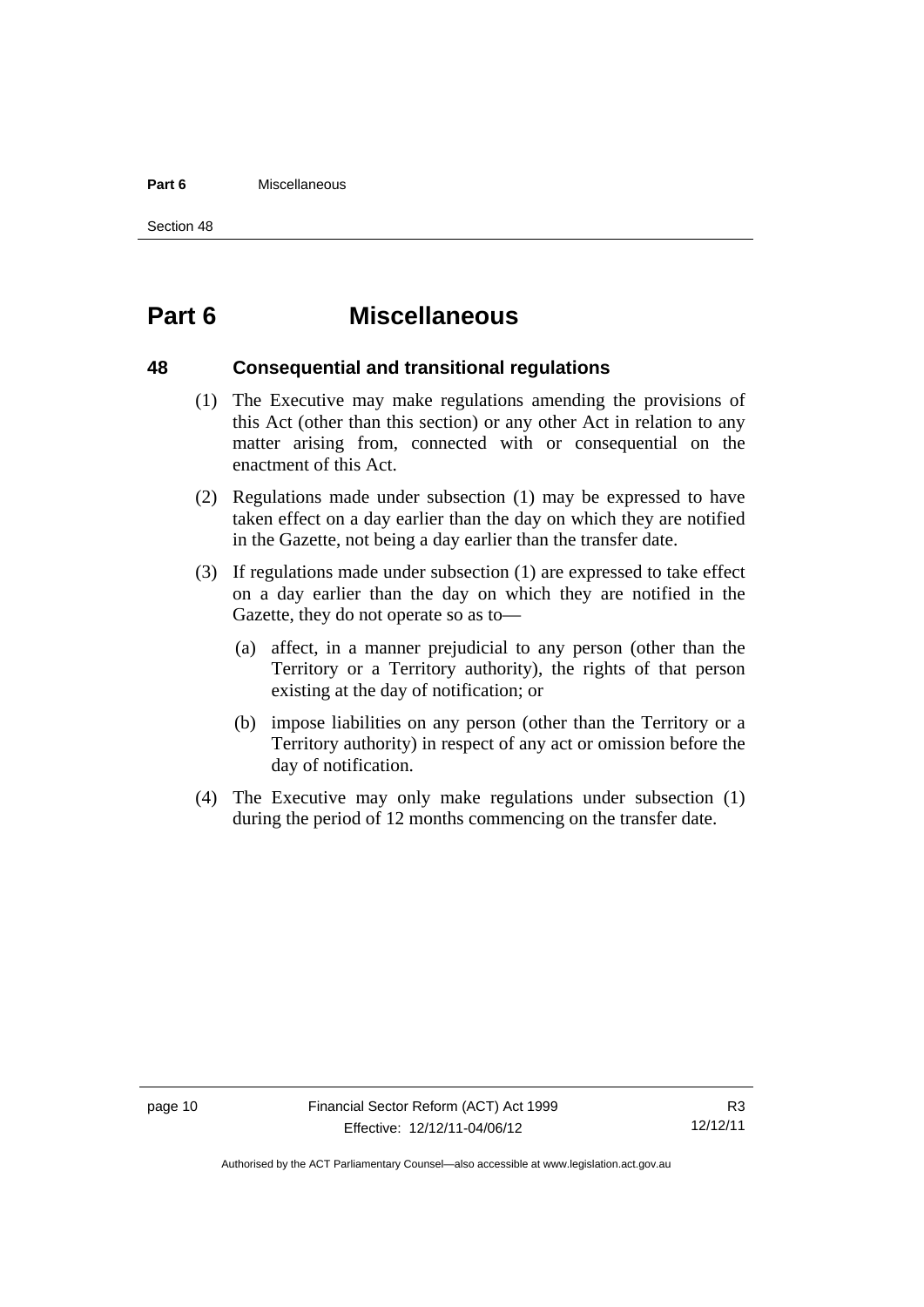# <span id="page-14-0"></span>**Dictionary**

(see s 3)

*AFIC* means the Australian Financial Institutions Commission.

*AFIC (ACT) code* means the provisions applying before the transfer date because of the *Financial Institutions (Application of Laws) Act 1992*, section 5, and includes the AFIC (ACT) regulations.

*AFIC (ACT) regulations* means the provisions applying before the transfer date because of the *Financial Institutions (Application of Laws) Act 1992*, section 6.

*AFIC code* means the AFIC (ACT) code.

*AFIC regulations* means the AFIC (ACT) regulations.

*appropriately qualified* for the authorisation of, or the delegation of a power to, a person includes having qualifications, experience or standing appropriate having regard to the reason for the authorisation or to the power to be delegated.

*APRA* means the Australian Prudential Regulation Authority.

*ASIC* means the Australian Securities and Investments Commission.

*authorised APRA officer*, in a provision of part 3, means a person authorised under section 8 to perform or exercise the functions or powers of an authorised APRA officer under the provision.

*credit unions contingency fund* means the credit unions contingency fund established under the financial institutions code, section 97 (1).

*employee*, of AFIC, includes a person engaged by AFIC on a contract for services.

*enforcement power* means a function or power relating to—

(a) the investigation of an offence; or

page 11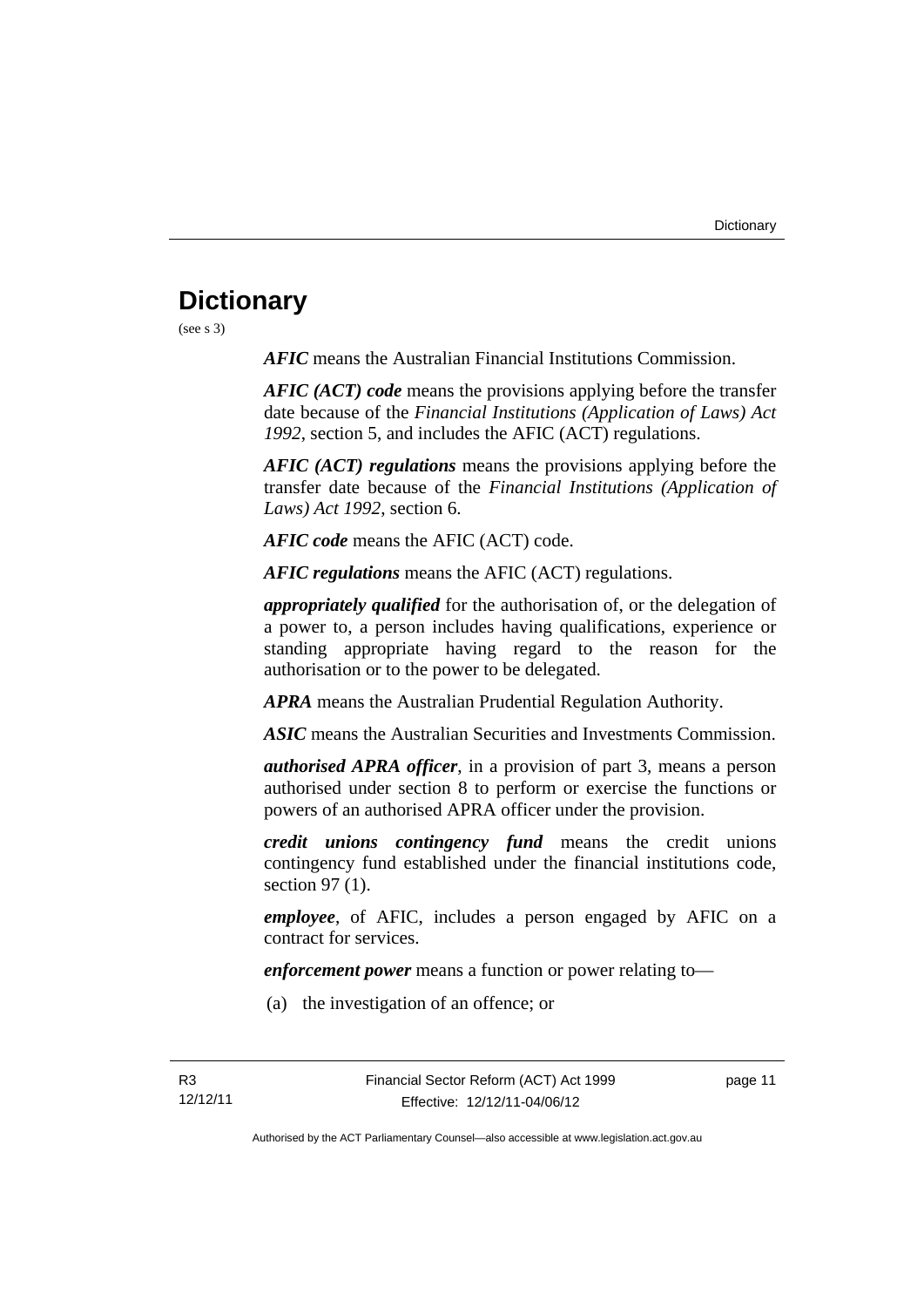- (b) the institution and carrying on of a prosecution of an offence; or
- (c) matters relating to an investigation or prosecution of an offence.

*financial institutions (ACT) code* means the provisions applying before the transfer date because of the *Financial Institutions (Application of Laws) Act 1992*, section 8, and includes the financial institutions (ACT) regulations.

*financial institutions (ACT) regulations* means the provisions applying before the transfer date because of the *Financial Institutions (Application of Laws) Act 1992*, section 9.

*financial institutions code* means the Financial Institutions (ACT) Code.

*financial institutions legislation*—see the AFIC code, section 8.

*FS(TB) Act* means the *Financial Sector (Business Transfer and Group Restructure) Act 1999* (Cwlth).

*FSR Act* means the *Financial Sector Reform (Amendments and Transitional Provisions) Act (No 1) 1999* (Cwlth).

*registrar* means the registrar of financial institutions established by the *Financial Institutions (Supervisory Authority) Act 1992*, section  $5(1)$ .

*relevant Commonwealth body* means APRA or ASIC.

*SSA* means State supervisory authority.

*supervision fund* means the supervision fund established under the financial institutions code, section 94 (1).

*transfer date* means the date that, under the FSR Act, section 3 (16), is specified as the transfer date for that Act.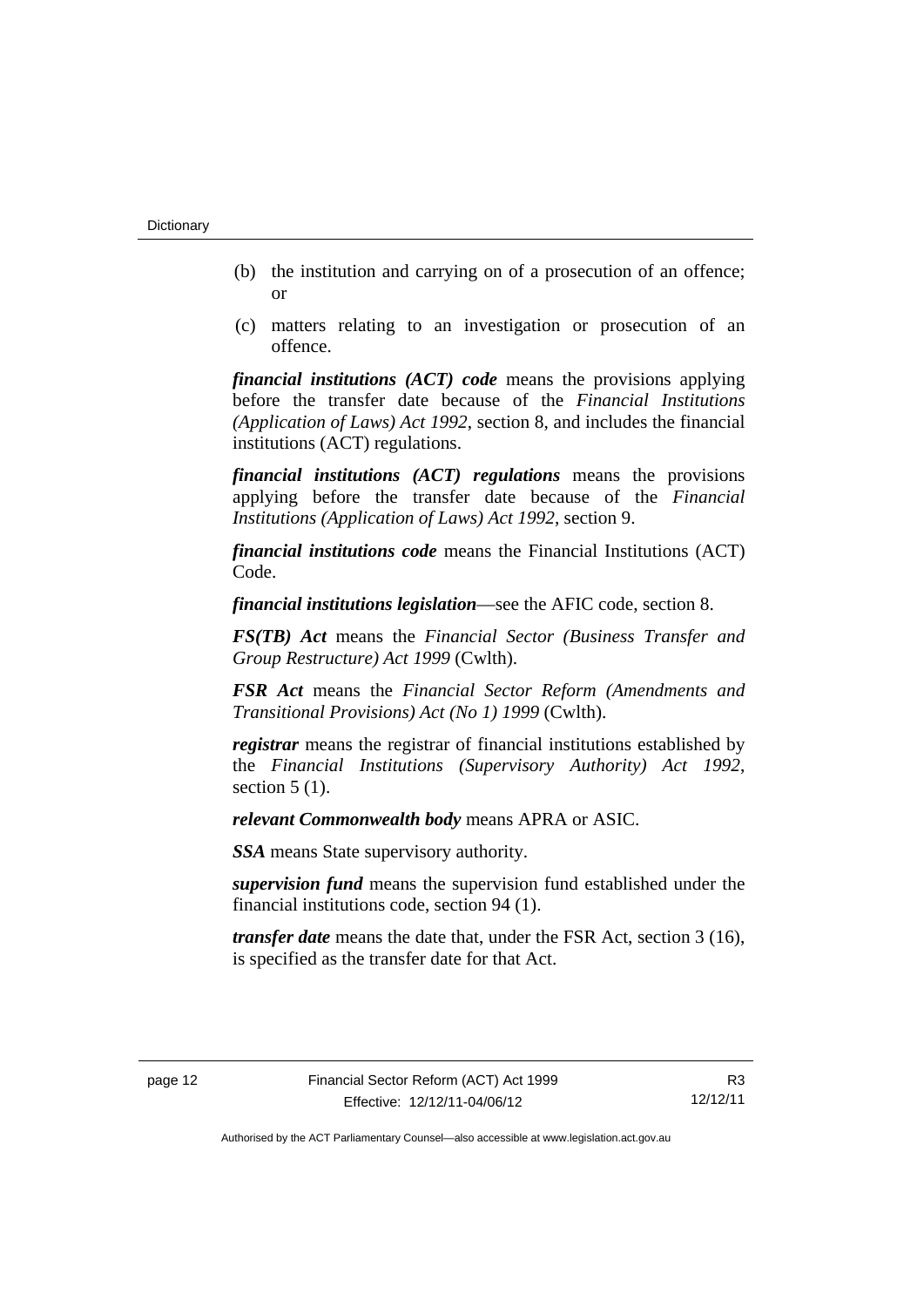# <span id="page-16-0"></span>**Endnotes**

## **1 About the endnotes**

Amending and modifying laws are annotated in the legislation history and the amendment history. Current modifications are not included in the republished law but are set out in the endnotes.

Not all editorial amendments made under the *Legislation Act 2001*, part 11.3 are annotated in the amendment history. Full details of any amendments can be obtained from the Parliamentary Counsel's Office.

Uncommenced amending laws are not included in the republished law. The details of these laws are underlined in the legislation history. Uncommenced expiries are underlined in the legislation history and amendment history.

If all the provisions of the law have been renumbered, a table of renumbered provisions gives details of previous and current numbering.

The endnotes also include a table of earlier republications.

| $A = Act$                                    | $NI =$ Notifiable instrument              |
|----------------------------------------------|-------------------------------------------|
| $AF =$ Approved form                         | $o = order$                               |
| $am = amended$                               | om = omitted/repealed                     |
| $amdt = amendment$                           | $ord = ordinance$                         |
| $AR = Assembly resolution$                   | $orig = original$                         |
| $ch = chapter$                               | par = paragraph/subparagraph              |
| $CN =$ Commencement notice                   | $pres = present$                          |
| $def = definition$                           | $prev = previous$                         |
| $DI = Disallowable instrument$               | $(\text{prev}) = \text{previously}$       |
| $dict = dictionary$                          | $pt = part$                               |
| $disallowed = disallowed by the Legislative$ | $r = rule/subrule$                        |
| Assembly                                     | $reloc = relocated$                       |
| $div = division$                             | $renum = renumbered$                      |
| $exp = expires/expired$                      | $R[X]$ = Republication No                 |
| $Gaz = gazette$                              | $RI = reissue$                            |
| $hdg = heading$                              | $s = section/subsection$                  |
| $IA = Interpretation Act 1967$               | $sch = schedule$                          |
| $ins = inserted/added$                       | $sdiv = subdivision$                      |
| $LA =$ Legislation Act 2001                  | $SL = Subordinate$ law                    |
| $LR =$ legislation register                  | $sub =$ substituted                       |
|                                              |                                           |
| $LRA =$ Legislation (Republication) Act 1996 | underlining = whole or part not commenced |
| $mod = modified/modification$                | or to be expired                          |
|                                              |                                           |

### <span id="page-16-2"></span>**2 Abbreviation key**

R3 12/12/11 Financial Sector Reform (ACT) Act 1999 Effective: 12/12/11-04/06/12

page 13

<span id="page-16-1"></span>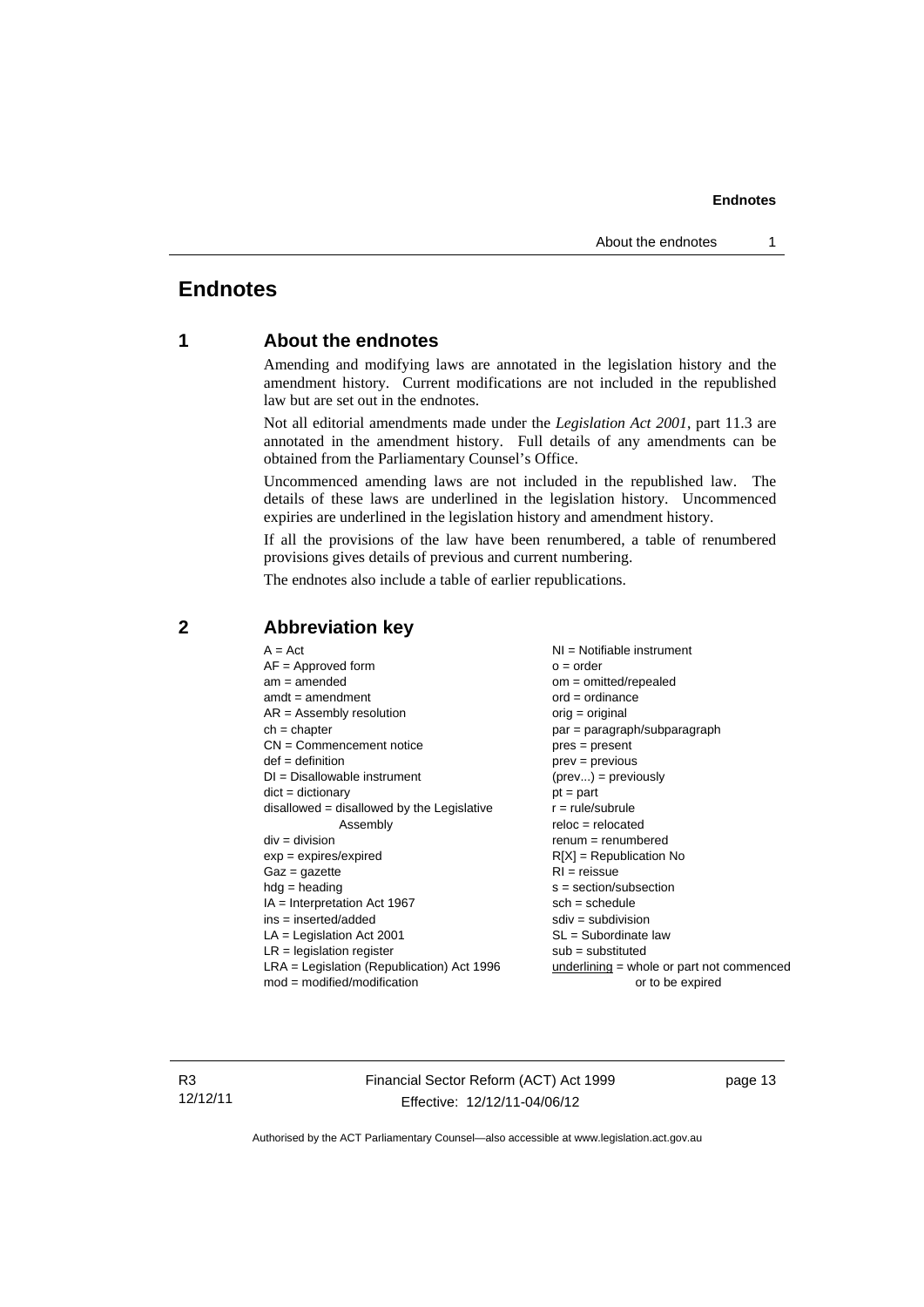3 Legislation history

#### <span id="page-17-0"></span>**3 Legislation history**

#### **Financial Sector Reform (ACT) Act 1999 A1999-33**  notified 25 June 1999 (Gaz 1999 S34) s 1, s 2 commenced 25 June 1999 (s 2 (1)) remainder commenced 1 July 1999 (s 2 (2) and see Cwlth Gaz 1999

as repealed by

No S283)

## **Statute Law Amendment Act 2002 A2002-30 pt 4.3**

notified LR 16 September 2002

s 1, s 2 taken to have commenced 19 May 1997 (LA s 75 (2)) pt 4.3 commenced 17 September 2002 (s 2 (1))

as revived by

#### **Statute Law Amendment Act 2011 (No 3) A2011-52 amdt 3.94**

notified LR 28 November 2011 s 1, s 2 commenced 28 November 2011 (LA s 75 (1)) amdt 3.94 commenced 12 December 2011 (s 2) *Note* The revival took effect from the beginning of 18 September 2002.

as amended by

#### **Statute Law Amendment Act 2011 (No 3) A2011-52 amdt 3.95, amdt 3.96**

notified LR 28 November 2011

s 1, s 2 commenced 28 November 2011 (LA s 75 (1))

amdt 3.95, amdt 3.96 commenced 12 December 2011 (s 2)

page 14 Financial Sector Reform (ACT) Act 1999 Effective: 12/12/11-04/06/12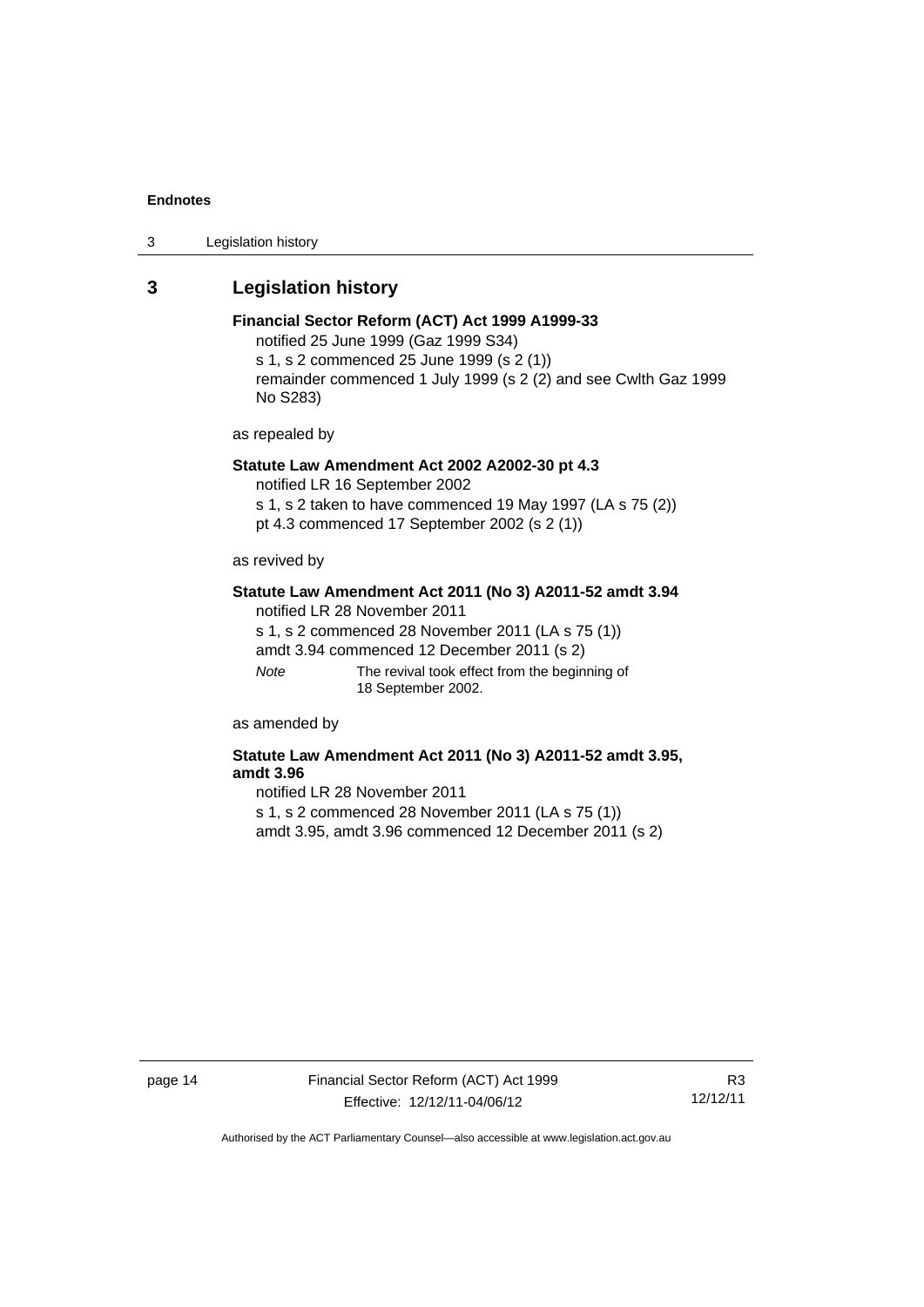<span id="page-18-0"></span>

| 4 | <b>Amendment history</b>                                                                                                                |  |  |  |  |
|---|-----------------------------------------------------------------------------------------------------------------------------------------|--|--|--|--|
|   | <b>Commencement</b><br>om R1 LA<br>s 2                                                                                                  |  |  |  |  |
|   | <b>Transitional provisions</b><br>pt 4 hdg<br>om A2011-52 amd 3.95                                                                      |  |  |  |  |
|   | <b>Repeals</b><br>div 1 hdg<br>om R1 LA                                                                                                 |  |  |  |  |
|   | <b>Repeals</b><br>s 16<br>om R1 LA                                                                                                      |  |  |  |  |
|   | <b>Provisions relating to AFIC</b><br>div 4.2 hdg<br>(prev pt 4 div 2 hdg) renum R1 LA<br>om A2011-52 amdt 3.95                         |  |  |  |  |
|   | Continuation and preservation of civil proceedings involving AFIC<br>om A2011-52 amdt 3.95<br>s 17                                      |  |  |  |  |
|   | <b>Continuation of offence proceedings</b><br>om A2011-52 amdt 3.95<br>s 18                                                             |  |  |  |  |
|   | Provisions relating to registrar of financial institutions<br>(prev pt 4 div 3 hdg) renum R1 LA<br>div 4.3 hdg<br>om A2011-52 amdt 3.95 |  |  |  |  |
|   | Preliminary<br>sdiv 4.3.1 hdg<br>(prev pt 4 div 3 sdiv 1 hdg) renum R1 LA<br>om A2011-52 amdt 3.95                                      |  |  |  |  |
|   | Meaning of registrar for div 4.3<br>s 19<br>om A2011-52 amdt 3.95                                                                       |  |  |  |  |
|   | Office of registrar to continue<br>sdiv 4.3.2 hdg<br>(prev pt 4 div 3 sdiv 2 hdg) renum R1 LA<br>om A2011-52 amdt 3.95                  |  |  |  |  |
|   | Continuation of office of registrar for certain purposes<br>om A2011-52 amdt 3.95<br>s 20                                               |  |  |  |  |
|   | Registrar's final report and financial statements<br>om A2011-52 amdt 3.95<br>s 21                                                      |  |  |  |  |
|   | Abolition of office or registrar<br>om R <sub>1</sub> LA<br>s 22                                                                        |  |  |  |  |
|   | Provisions about particular funds<br>sdiv 4.3.3 hdg<br>(prev pt 4 div 3 sdiv 3 hdg) renum R1 LA<br>om A2011-52 amdt 3.95                |  |  |  |  |
|   | Continuation and abolition of particular funds<br>om A2011-52 amdt 3.95<br>s 23                                                         |  |  |  |  |
|   |                                                                                                                                         |  |  |  |  |

R3 12/12/11 Financial Sector Reform (ACT) Act 1999 Effective: 12/12/11-04/06/12

page 15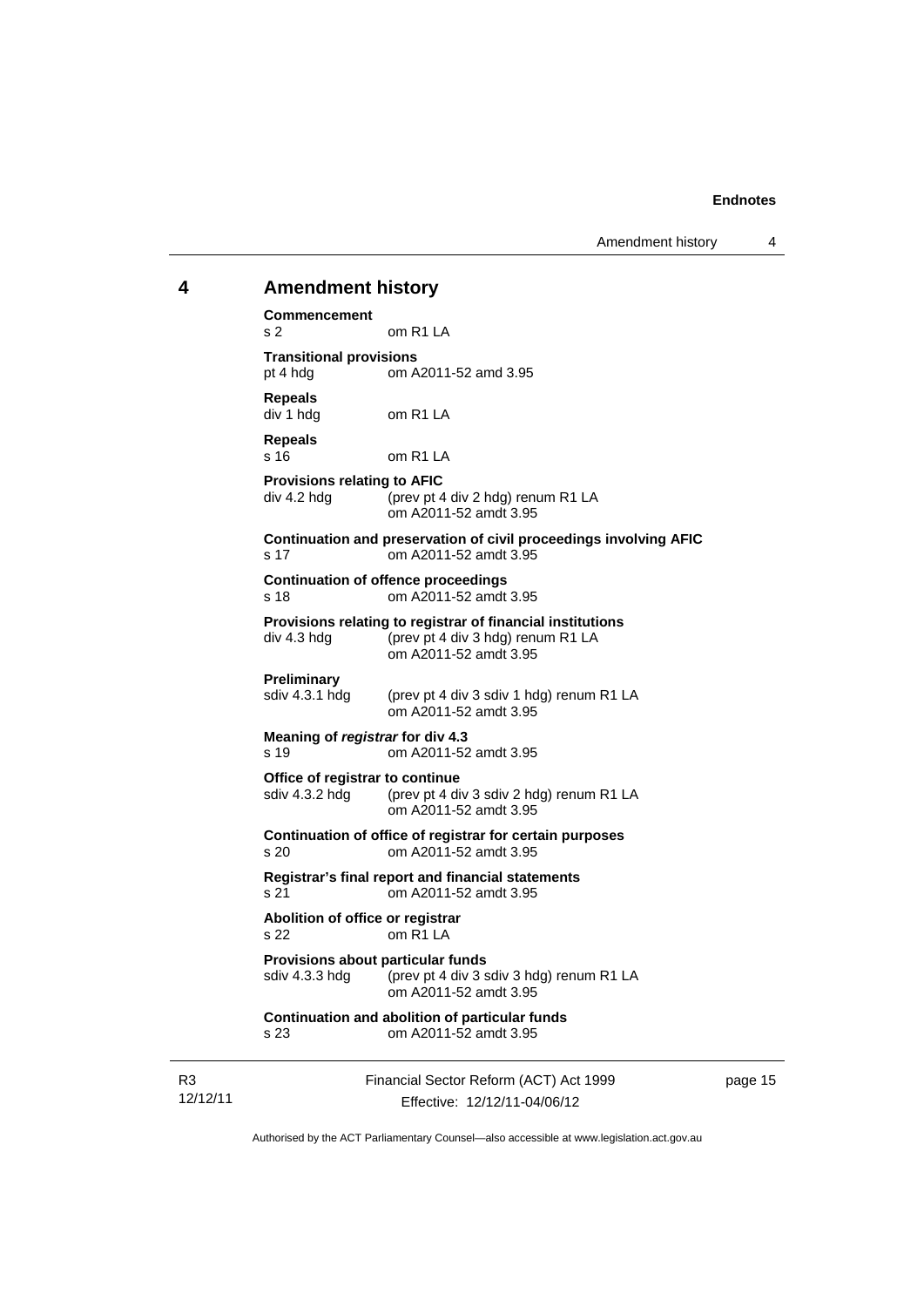| 4       | Amendment history                                                                                                                     |
|---------|---------------------------------------------------------------------------------------------------------------------------------------|
|         | Payments out of credit unions contingency fund<br>om A2011-52 amdt 3.95<br>s 24                                                       |
|         | Winding-up of supervision fund<br>s 25<br>om A2011-52 amdt 3.95                                                                       |
|         | Financial statements for credit unions contingency fund<br>om A2011-52 amdt 3.95<br>s 26                                              |
|         | Auditor-general to report on fund<br>s 27<br>om A2011-52 amdt 3.95                                                                    |
|         | Information may be given to APRA or ASIC<br>sdiv 4.3.4 hdg<br>(prev pt 4 div 3 sdiv 4 hdg) renum R1 LA<br>om A2011-52 amdt 3.95       |
|         | Giving of information<br>s 28<br>om A2011-52 amdt 3.95                                                                                |
|         | Transfer of registrar's assets and liabilities<br>(prev pt 4 div 3 sdiv 5 hdg) renum R1 LA<br>sdiv 4.3.5 hdg<br>om A2011-52 amdt 3.95 |
|         | <b>Transfer of assets and liabilities</b><br>s 29<br>om A2011-52 amdt 3.95                                                            |
|         | <b>Proceedings involving registrar</b><br>sdiv 4.3.6 hdg<br>(prev pt 4 div 3 sdiv 6 hdg) renum R1 LA<br>om A2011-52 amdt 3.95         |
|         | Continuation and preservation of civil proceedings involving the registrar<br>s 30<br>om A2011-52 amdt 3.95                           |
|         | Continuation of certain offence proceedings<br>om A2011-52 amdt 3.95<br>s 31                                                          |
|         | APRA's and ASIC's functions and powers under codes<br>(prev pt 4 div 4 hdg) renum R1 LA<br>div 4.4 hdg<br>om A2011-52 amdt 3.95       |
|         | Conferral of functions and powers relating to financial institutions<br>om A2011-52 amdt 3.95<br>s 32                                 |
|         | <b>AFIC code provisions</b><br>s.33<br>om A2011-52 amdt 3.95                                                                          |
|         | <b>Financial institutions code provisions</b><br>om A2011-52 amdt 3.95<br>s 34                                                        |
|         | Provisions for financial institutions code as applied under AFIC code s 40<br>om A2011-52 amdt 3.95<br>s 35                           |
|         | Only appropriately qualified person may be authorised etc<br>om A2011-52 amdt 3.95<br>s 36                                            |
| page 16 | Financial Sector Reform (ACT) Act 1999                                                                                                |

Effective: 12/12/11-04/06/12 Authorised by the ACT Parliamentary Counsel—also accessible at www.legislation.act.gov.au

R3 12/12/11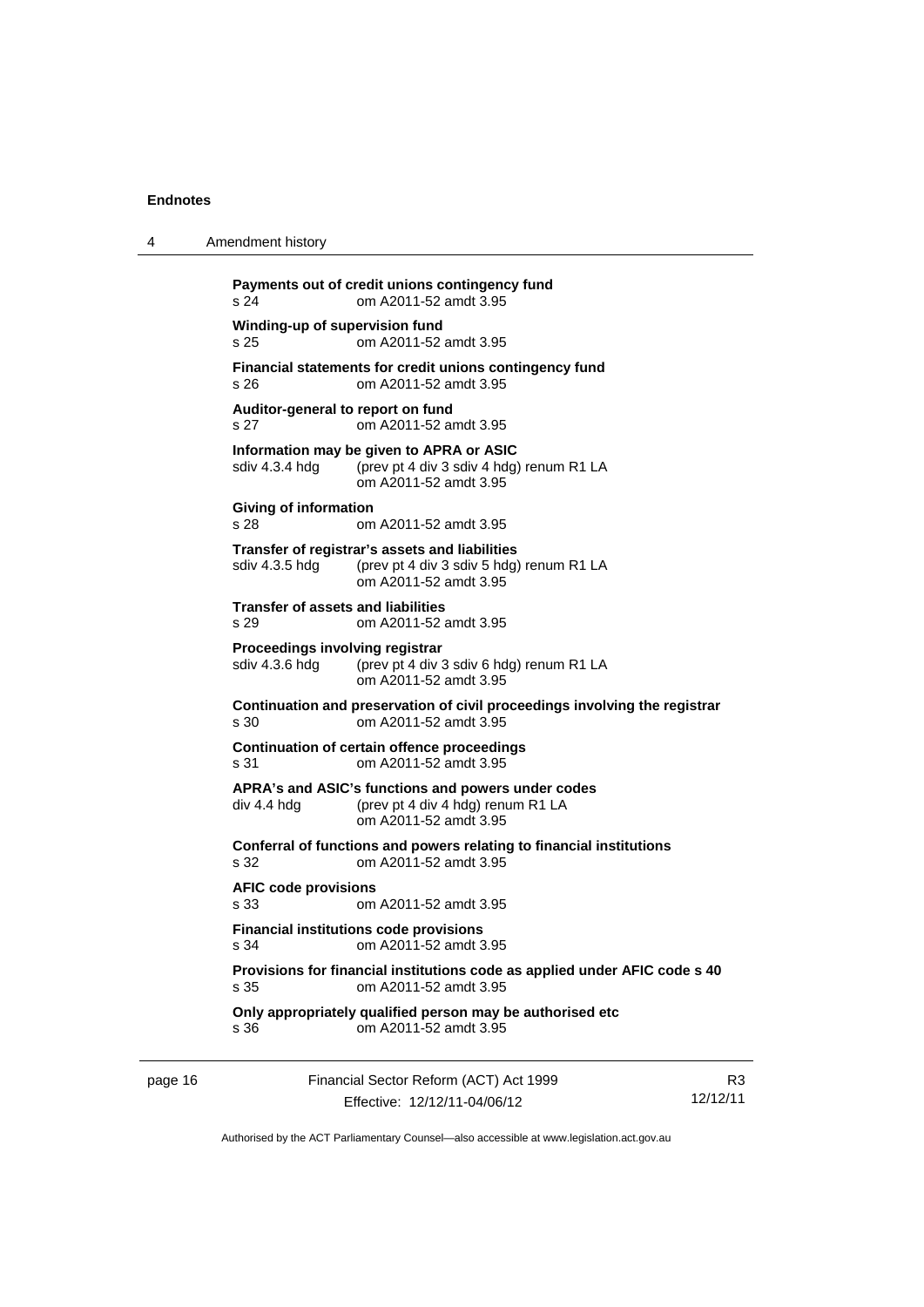```
Conferral of functions and powers 
s 37 om A2011-52 amdt 3.95 
Matters relating to deregistered societies 
div 4.5 hdg (prev pt 4 div 5 hdg) renum R1 LA 
                 om A2011-52 amdt 3.95 
Meaning of society in div 4.5 
s 38 om A2011-52 amdt 3.95 
Application of div 4.5 
s 39 om A2011-52 amdt 3.95 
Society's property vested in ASIC s 29 
s 40 om A2011-52 amdt 3.95 
ASIC may act for society 
s 41 om A2011-52 amdt 3.95 
Recovery from society's insurer 
s 42 om A2011-52 amdt 3.95 
Conferral of functions and powers 
s 43 om A2011-52 amdt 3.95 
Miscellaneous 
div 4.6 hdg (prev pt 4 div 6 hdg) renum R1 LA 
                 om A2011-52 amdt 3.95 
Dormant accounts 
                om A2011-52 amdt 3.95
Mergers and transfers of engagements started under financial institutions 
(ACT) code 
                om A2011-52 amdt 3.95
Australian financial institutions appeals tribunal 
s 46 om A2011-52 amdt 3.95 
Consequential amendments 
pt 5 hdg om R1 LA 
Consequential amendments of other Acts 
s 47 om R1 LA 
Consequential amendments of other Acts 
sch om R1 LA 
Dictionary 
dict def FS(TB) Act sub A2011-52 amdt 3.96
```
page 17